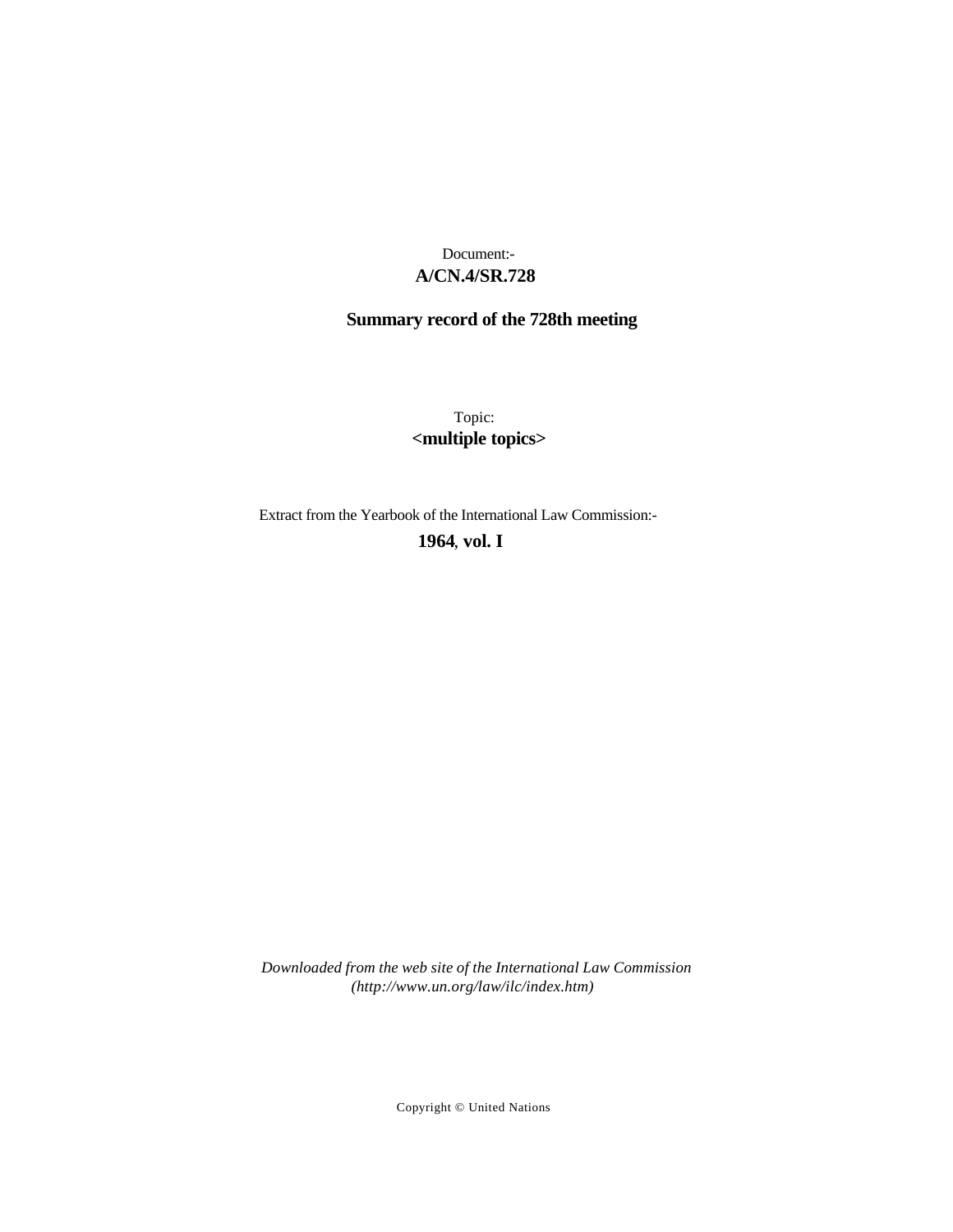#### **728th** MEETING

*Thursday, 21 May 1964, at 12.20 p.m.*

*Chairman:* Mr. Roberto AGO

#### Prolongation of **the** Session

[Item 2 of the agenda]

1. The CHAIRMAN announced that at a private meeting held to consider item 2 of the agenda, the Commission had decided to express in its report its deep regret that it would be unable to hold a winter session in 1965 as it had wished. The report would state that its inability to do so was due solely to the fact that because the General Assembly had changed the dates of its regular session, certain members of the Commission who also represented their countries at the Assembly would be unable to attend. The Commission would at the same time express its desire to hold a winter session from 1966 onwards. It had decided to submit to the General Assembly a proposal that the Commission should meet for a total of twelve weeks every year: eight weeks in the summer and four weeks in the winter, preferably in January, on the understanding, however, that it reserved the right to fix the exact dates according to circumstances.

2. With regard to the exceptional arrangements to be made for 1964, while bearing in mind the sacrifice which further prolongation of an already very long session might represent for some of its members, the Commission had accepted the Secretariat's offer in the interest of its work and decided to prolong the present session by one week. The session would accordingly end on 24 July.

> Law of Treaties **(A/CN.4/167)** *(resumed from the previous meeting)* [Item 3 of the agenda]

### ARTICLE 56 (The inter-temporal law)

3. The CHAIRMAN invited the Commission to take up article 56 in the Special Rapporteur's third report (A/CN.4/167).

4. Sir Humphrey WALDOCK, Special Rapporteur, introducing article 56, said that although the application of the inter-temporal law might arise more frequently in the realm of interpretation than in that of application, it seemed more convenient to include the provision in section I (Application and effects of treaties) than among technical provisions concerning interpretation. He had always found the inter-temporal rule a particularly difficult one, even in territorial matters, to which Judge Huber had primarily applied it. The difficulty was to reconcile the idea that the interpretation

of a juridical fact had to be made in the light of the law in force at the time the fact occurred, with the proposition that the application of a treaty must be governed by the law in force at the time it was applied. He had attempted to explain his views on the matter in the commentary.

5. Mr. VERDROSS said that as paragraph 1 dealt with the legal interpretation of a treaty, it might be preferable to state the rule in the articles to be drafted on interpretation; but that was mainly a question of form.

6. He did not think it was possible to draw a distinction between the interpretation of a treaty and its application, as the Special Rapporteur had attempted to do : for once a treaty had been correctly interpreted, in had to be applied according to that interpretation. In his opinion the question of the inter-temporal law arose only in the exceptional cases in which international law had changed after the conclusion of the treaty. Even then, the problem was not that there was a discrepancy between the interpretation of the treaty and its application, but the very different one of the treaty being modified by subsequent law — the problem of *lex posterior* which the Commission had settled at its previous session. The idea expressed in the article was correct; what was needed was to change the wording of paragraph 2 to state that if international law changed after the conclusion of a treaty, the obligations arising from the treaty were thenceforth governed by the subsequent rule of international law.

7. There was another problem, however: was the principle stated in the article equally valid for law-making treaties ? In the case of bilateral or multilateral treaties covering specific matters, it was clear that the law applicable was that applied at the time when the treaty entered into force. But the position was quite different in the case of a law-making treaty, for such a treaty took on a life of its own, independent of the will of the parties at the time of its conclusion. It might be interpreted in a manner contrary to that will, as had happened, for instance, in the case of Article 27 of the United Nations Charter, the meaning of which had been entirely altered by practice, although the wording had remained unchanged, and of Article 18 of the League of Nations Covenant.

8. Mr. JIMÉNEZ de ARÉCHAGA, after congratulating the Special Rapporteur on his third report, said that he found Article 55 generally acceptable, but he was in some perplexity over Article 56, because he was not altogether convinced that the inter-temporal rule was already, or would become, part of the law of treaties. Contrary to his usual practice, the Special Rapporteur, in his commentary, had not adduced authorities in support of his proposal.

9. The inter-temporal rule applied to juridical facts, whereas a treaty was more in the nature of a juridical act and the rule seemed more relevant to the matters covered in Parts I and II of the report, such as authority to enter into a treaty and its validity. Persons authorized to bind a State at the time the treaty was entered into did so bind it whatever happened afterwards, and the